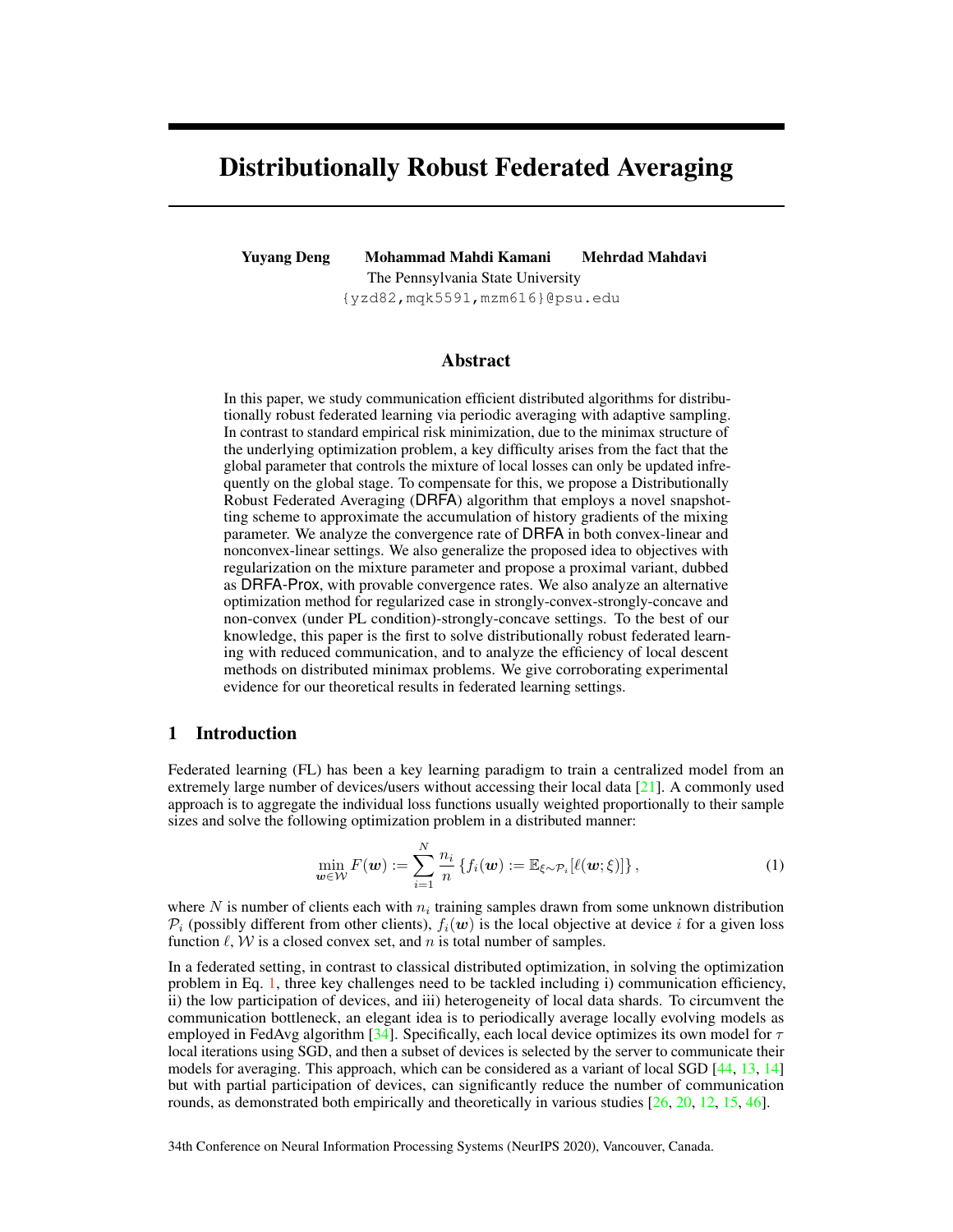While being compelling from the communication standpoint, FedAvg does not necessarily tackle the *data heterogeneity* concern in FL. In fact, it has been shown that the generalization capability of the central model learned by FedAvg, or any model obtained by solving Eq. 1 in general, is inevitably plagued by increasing the diversity among local data distributions [24, 18, 12]. This is mainly due to the fact the objective in Eq. 1 assumes that all local data are sampled from the same distribution, but in a federated setting, local data distributions can significantly vary from the average distribution. Hence, while the global model enjoys a good *average performance*, its performance often degrades significantly on local data when the distributions drift dramatically.

To mitigate the data heterogeneity issue, one solution is to personalize the global model to local distributions. A few notable studies  $[8, 32]$  pursued this idea and proposed to learn a mixture of the global and local models. While it is empirically observed that the per-device mixture model can reduce the generalization error on local distributions compared to the global model, however, the learned global model still suffers from the same issues as in FedAvg, which limits its adaptation to newly joined devices. An alternative solution is to learn a model that has uniformly good performance over almost all devices by minimizing the agnostic (distributionally robust) empirical loss:

$$
\min_{\boldsymbol{w}\in\mathcal{W}}\max_{\boldsymbol{\lambda}\in\Lambda}F(\boldsymbol{w},\boldsymbol{\lambda}):=\sum_{i=1}^N\lambda_if_i(\boldsymbol{w}),
$$
\n(2)

where  $\lambda \in \Lambda \doteq \{\lambda \in \mathbb{R}_+^N : \sum_{i=1}^N \lambda_i = 1\}$  is the global weight for each local loss function.

The main premise is that by minimizing the robust empirical loss, the learned model is guaranteed to perform well over the worst-case combination of empirical local distributions, i.e., limiting the reliance to only a fixed combination of local objectives<sup>1</sup>. Mohri et al. [35] was among the first to introduce the agnostic loss into federated learning, and provided convergence rates for convexlinear and strongly-convex-strongly-concave functions. However, in their setting, the server has to communicate with local user(s) at each iteration to update the global mixing parameter  $\lambda$ , which hinders its scalability due to communication cost.

The aforementioned issues, naturally leads to the following question: *Can we propose a provably communication efficient algorithm that is also distributionally robust?* The purpose of this paper is to give an affirmative answer to this question by proposing a Distributionally Robust Federated Averaging (DRFA) algorithm that is distributionally robust, while being communication-efficient via periodic averaging, and partial node participation, as we show both theoretically and empirically. From a high-level algorithmic perspective, we develop an approach to analyze minimax optimization methods where model parameter  $w$  is trained distributedly at local devices, and mixing parameter  $\lambda$  is only updated at server periodically. Specifically, each device optimizes its model locally, and a subset of them are adaptively sampled based on  $\lambda$  to perform model averaging. We note that since  $\lambda$  is updated only at synchronization rounds, it will inevitably hurt the convergence rate. Our key technical contribution is the introduction and analysis of a *randomized snapshotting schema* to approximate the accumulation of history of local gradients to update  $\lambda$  as to entail good convergence.

Contributions. We summarize the main contributions of our work as follows:

- To the best of our knowledge, the proposed DRFA algorithm is the first to solve distributionally robust optimization in a communicationally efficient manner for federated learning, and to give theoretical analysis on heterogeneous (non-IID) data distributions. The proposed idea of decoupling the updating of w from  $\lambda$  can be integrated as a building block into other federated optimization methods, e.g. [18, 23] to yield a distributionally robust solution.
- We derive the convergence rate of our algorithm when loss function is convex in  $w$  and linear in  $\lambda$ , and establish an  $O(1/T^{3/8})$  convergence rate with only  $O(T^{3/4})$  communication rounds. For nonconvex loss, we establish convergence rate of  $O(1/T^{1/8})$  with only  $O(T^{3/4})$  communication rounds. Compared to [35], we significantly reduce the communication rounds.
- For the regularized objectives, we propose a variant algorithm, dubbed as DRFA-Prox, and prove that it enjoys the same convergence rate as DRFA. We also analyze an alternative method for optimizing regularized objective and derive the convergence rate in strongly-convex-stronglyconcave and non-convex (under PL condition)-strongly-concave settings.
- We demonstrate the practical efficacy of the proposed algorithm over competitive baselines through experiments on federated datasets.

 $1B$ eyond robustness, agnostic loss yields a notion of fairness  $[35]$ , which is not the focus of present work.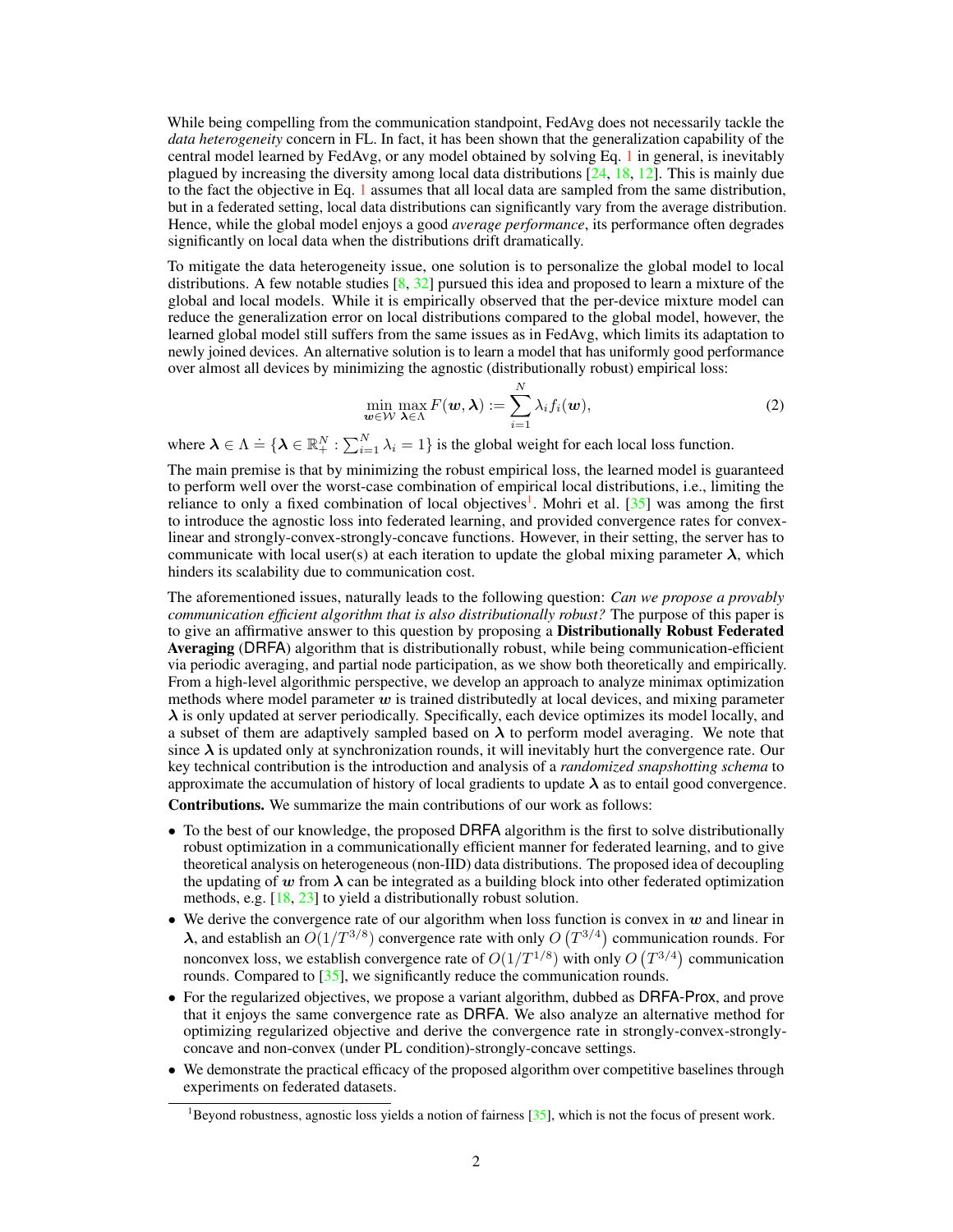## 2 Related Work

Federated Averaging. Recently, many federated methods have been considered in the literature. FedAvg, as a variant of local GD/SGD, is firstly proposed in [34] to alleviate the communication bottleneck in FL. The first convergence analysis of local SGD on strongly-convex smooth loss √ functions has established in [44] by showing an  $O(1/T)$  rate with only  $O(\sqrt{T})$  communication rounds. The analysis of the convergence of local SGD for nonconvex functions and its adaptive variant is proposed in  $[13]$ . The extension to heterogeneous data allocation and general convex functions, with a tighter bound, is carried out in [19]. [12] analyzed local GD and SGD on nonconvex loss functions as well as networked setting in a fully decentralized setting. The recent work [26] analyzes the convergence of FedAvg under non-iid data for strongly convex functions. In [47, 46], Woodworth et al compare the convergence rate of local SGD and mini-batch SGD, under homogeneous and heterogeneous settings respectively.

Distributionally Robust Optimization. There is a rich body of literature on Distributionally Robust Optimization (DRO), and here, we try to list the most closely related work. DRO is an effective approach to deal with the imbalanced or non-iid data  $[37, 38, 9, 50, 9, 35]$ , which is usually formulated as a minimax problem. A bandit mirror descent algorithm to solve the DRO minimax problem is proposed in [37] . Another approach is to minimize top-k losses in the finite sum to achieves the distributional robustness  $[9]$ . The first proposal of the DRO in federated learning is  $[35]$ , where they advocate minimizing the maximum combination of empirical losses to mitigate data heterogeneity.

Smooth Minimax Optimization. Another related line of work to this paper is the minimax optimization. One popular primal-dual optimization method is *(stochastic) gradient descent ascent* or (S)GDA for short. The first work to prove that (S)GDA can converge efficiently on nonconvex-concave objectives is [29]. Other classic algorithms for the minimax problem are extra gradient descent (EGD) [22] and optimistic gradient descent (OGD), which are widely studied and applied in machine learning (e.g., GAN training  $[11, 6, 31, 28]$ ). The algorithm proposed in  $[45]$  combines the ideas of mirror descent and Nesterov's accelerated gradient descent (AGD) [40], to achieve  $\tilde{O}(1/T^2)$  rate on strongly-convex-concave functions, and  $\tilde{O}(1/T^{1/3})$  rate on nonconvex-concave functions. A proximally guided stochastic mirror descent and variance reduction gradient method (PGSMD/PGSVRG) for nonconvex-concave optimization is proposed in [42]. Recently, an algorithm using AGD as a building block is designed in [30], showing a linear convergence rate on strongly-convex-stronglyconcave objective, which matches with the theoretical lower bound  $[49]$ . The decentralized minimax problem is studied in [43, 33, 31], however, none of these works study the case where one variable is distributed and trained locally, and the other variable is updated periodically, similar to our proposal.

#### 3 Distributionally Robust Federated Averaging

We consider a federated setting where  $N$  users aim to learn a global model in a collaborative manner without exchanging their data with each other. However, users can exchange information via a server that is connected to all users. Recall that the distributionally robust optimization problem can be formulated as  $\min_{\mathbf{w}\in\mathcal{W}} \max_{\mathbf{\lambda}\in\Lambda} F(\mathbf{w},\mathbf{\lambda}) := \sum_{i=1}^N \lambda_i f_i(\mathbf{w})$ , where  $f_i(\mathbf{w})$  is the local objective function corresponding to user  $i$ , which is often defined as the empirical or true risk over its local data. As mentioned earlier, we address this problem in a federated setting where we assume that ith local data shard is sampled from a local distribution  $\mathcal{P}_{i}$ – possibly different from the distribution of other data shards. Our goal is to train a central model  $w$  with limited communication rounds. We will start with this simple setting where the global objective is linear in the mixing parameter  $\lambda$ , and will show in Section 5 that our algorithm can also provably optimize regularized objectives where a functional constraint is imposed on the mixing parameter, with a slight difference in the scheme to update  $\lambda$ .

#### 3.1 The proposed algorithm

To solve the aforementioned problem, we propose DRFA algorithm as summarized in Algorithm 1, which consists of two main modules: local model updating and periodic mixture parameter synchronization. The local model updating is similar to the common local SGD [44] or FedAvg [34], however, there is a subtle difference in selecting the clients as we employ an adaptive sampling schema. To formally present the steps of DRFA, let us define  $S$  as the rounds of communication between server and users and  $\tau$  as the number of local updates that each user runs between two consecutive rounds of communication. We use  $T = S\tau$  to denote the total number of iterations the optimization proceeds.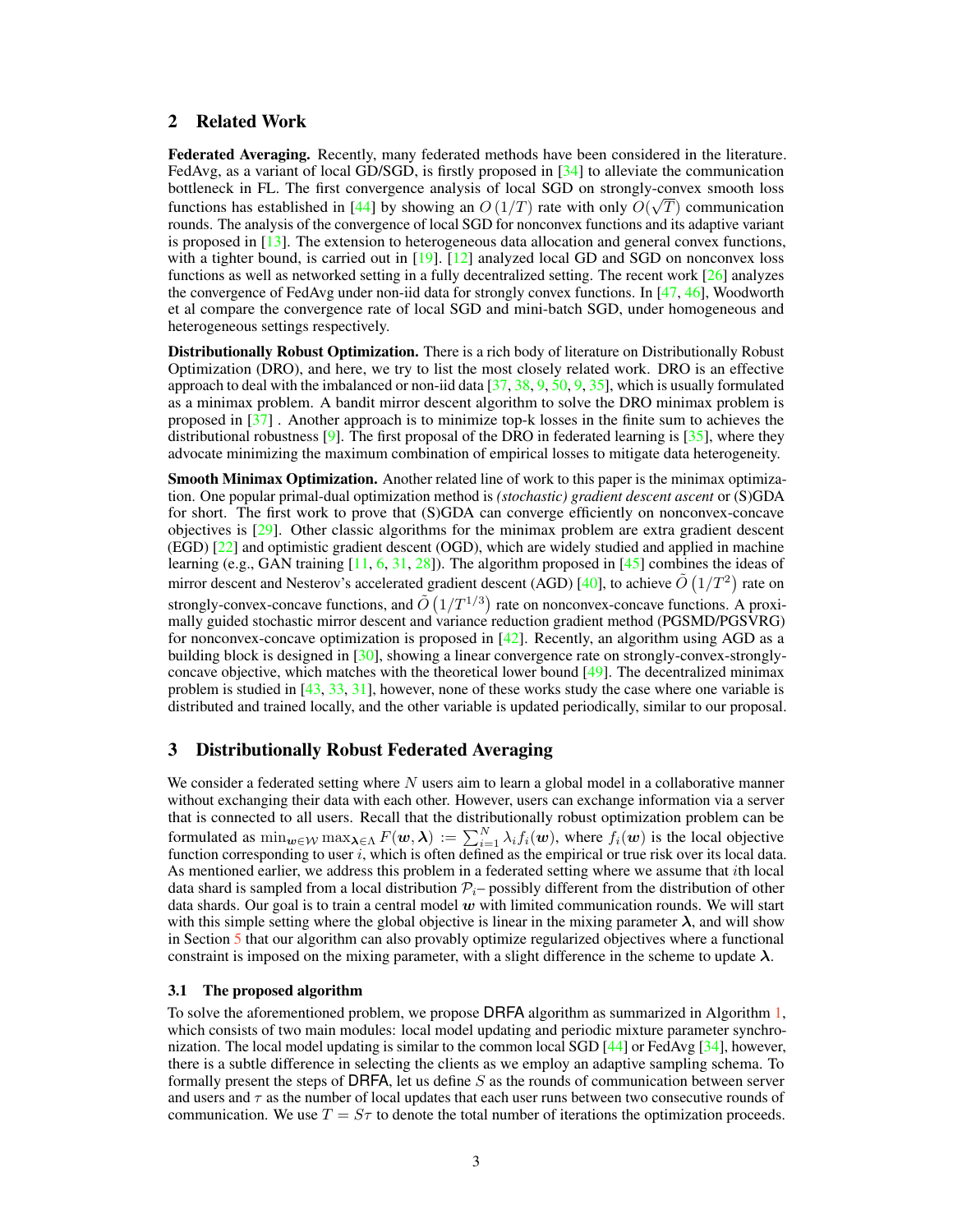Algorithm 1: Distributionally Robust Federated Averaging (DRFA)

**Input:** N clients, synchronization gap  $\tau$ , total number of iterations  $T$ ,  $S = T/\tau$ , learning rates  $\eta$ ,  $\gamma$ , sampling size m, initial model  $\bar{\boldsymbol{w}}^{(0)}$  and initial  $\boldsymbol{\lambda}^{(0)}$ . **Output:** Final solutions  $\hat{\boldsymbol{w}} = \frac{1}{mT} \sum_{t=1}^{T} \sum_{i \in \mathcal{D}^{(\lfloor \frac{t}{\tau} \rfloor)}} \boldsymbol{w}_i^{(t)}, \hat{\boldsymbol{\lambda}} = \frac{1}{S} \sum_{s=0}^{S-1} \boldsymbol{\lambda}^{(s)}$ , or (2)  $\boldsymbol{w}^T, \boldsymbol{\lambda}^S$ . 1: for  $s = 0$  to  $S - 1$  do<br>2: Server samples  $\mathcal{D}^{(s)}$ 2: Server samples  $\mathcal{D}^{(s)} \subset [N]$  according to  $\lambda^{(s)}$  with size of m 3: Server samples t' from  $s\tau + 1, \ldots, (s + 1)\tau$  uniformly at random 4: Server **broadcasts**  $\bar{w}^{(s)}$  and  $t'$  to all clients  $i \in \mathcal{D}^{(s)}$ 5: for clients  $i \in \mathcal{D}^{(s)}$  parallel do 6: Client sets  $w_i^{(s\tau)} = \bar{w}_i^{(s)}$ 7: **for**  $t = s\tau, ..., (s + 1)\tau - 1$  **do** 8:  $\boldsymbol{w}_i^{(t+1)} = \prod_{\mathcal{W}} \left( \boldsymbol{w}_i^{(t)} - \eta \nabla f_i(\boldsymbol{w}_i^{(t)};\boldsymbol{\xi}_i^{(t)}) \right)$  $9:$  end for 10: end for 11: Client  $i \in \mathcal{D}^{(s)}$  sends  $w_i^{((s+1)\tau)}$  and  $w_i^{(t')}$  back to the server 12: Server computes  $\bar{w}^{(s+1)} = \frac{1}{m} \sum_{i \in \mathcal{D}^{(s)}} w_i^{((s+1)\tau)}$ 13: Server computes  $\mathbf{w}^{(t')} = \frac{1}{m} \sum_{i \in \mathcal{D}^{(s)}} \mathbf{w}_i^{(t')}$ 14: Server uniformly samples a subset  $U \subset [N]$  of clients with size m // Update  $\lambda$ 15: Server broadcasts  $w^{(t')}$  to each client  $i \in \mathcal{U}$ , compute  $f_i(\boldsymbol{w}^{(t')}; \xi_i)$  over a local minibatch 16: Make N-dimensional vector  $v: v_i = \frac{N}{m} f_i(\boldsymbol{w}^{(t')}; \xi_i)$  if  $i \in \mathcal{U}$ , otherwise  $v_i = 0$ 17: Server updates  $\boldsymbol{\lambda}^{(s+1)} = \prod_{\Lambda} \left( \boldsymbol{\lambda}^{(s)} + \tau \gamma \boldsymbol{v} \right)$ 18: end for

**Periodic model averaging via adaptive sampling.** Let  $\bar{w}^{(s)}$  and  $\lambda^{(s)}$  denote the global primal and dual parameters at server after synchronization stage  $s - 1$ , respectively. At the beginning of the sth communication stage, server selects m clients  $\mathcal{D}^{(s)} \subset [N]$  randomly based on the probability vector  $\lambda^{(s)}$  and broadcasts its current model  $\bar{w}^{(s)}$  to all the clients  $i \in \mathcal{D}^{(s)}$ . Each client i, after receiving the global model, updates it using local SGD on its own data for  $\tau$  iterations. To be more specific, let  $w_i^{(t+1)}$  denote the model at client i at iteration t within stage s. At each local iteration  $t = s\tau, \ldots, (s + 1)\tau$ , client *i* updates its local model according to the following rule

$$
\boldsymbol{w}_i^{(t+1)} = \prod_{\mathcal{W}} \left(\boldsymbol{w}_i^{(t)} - \eta \nabla f_i(\boldsymbol{w}_i^{(t)}; \boldsymbol{\xi}_i^{(t)})\right),
$$

where  $\prod_{\mathcal{W}}(\cdot)$  is the projection onto W and the stochastic gradient is computed on a random sample  $\xi_i^{(t)}$  picked from the  $i$ th local dataset. After  $\tau$  local steps, each client sends its current model  $w_i^{((s+1)\tau)}$ to the server to compute the next global average primal model  $\bar{\boldsymbol{w}}^{(s+1)} = (1/m) \sum_{i \in \mathcal{D}^{(s)}} \boldsymbol{w}_i^{((s+1)\tau)}$ . This procedure is repeated for S stages. We note that adaptive sampling not only addresses the scalability issue, but also leads to smaller communication load compared to full participation case.

**Periodic mixture parameter updating.** The global mixture parameter  $\lambda$  controls the mixture of different local losses, and can only be updated by server at synchronization stages. The updating scheme for  $\lambda$  will be different when the objective function is equipped with or without the regularization on  $\lambda$ . In the absence of regularization on  $\lambda$ , the problem is simply linear in  $\lambda$ . A key observation is that in linear case, the gradient of  $\lambda$  only depends on w, so we can approximate the sum of history gradients over the previous local period (which does not show up in the real dynamic). Indeed, between two synchronization stages, from iterations  $s\tau + 1$  to  $(s + 1)\tau$ , in the *fully synchronized* setting [35], we can update  $\lambda$  according to

$$
\boldsymbol{\lambda}^{(s+1)} = \prod_{\Lambda} \left(\boldsymbol{\lambda}^{(s)} + \gamma \sum_{t=s\tau+1}^{(s+1)\tau} \nabla_{\boldsymbol{\lambda}} F(\boldsymbol{w}^{(t)}, \boldsymbol{\lambda}^{(s)})\right)
$$

where  $w^{(t)} = \frac{1}{m} \sum_{i \in \mathcal{D}^{(s)}} w_i^{(t)}$  is the average model at iteration t.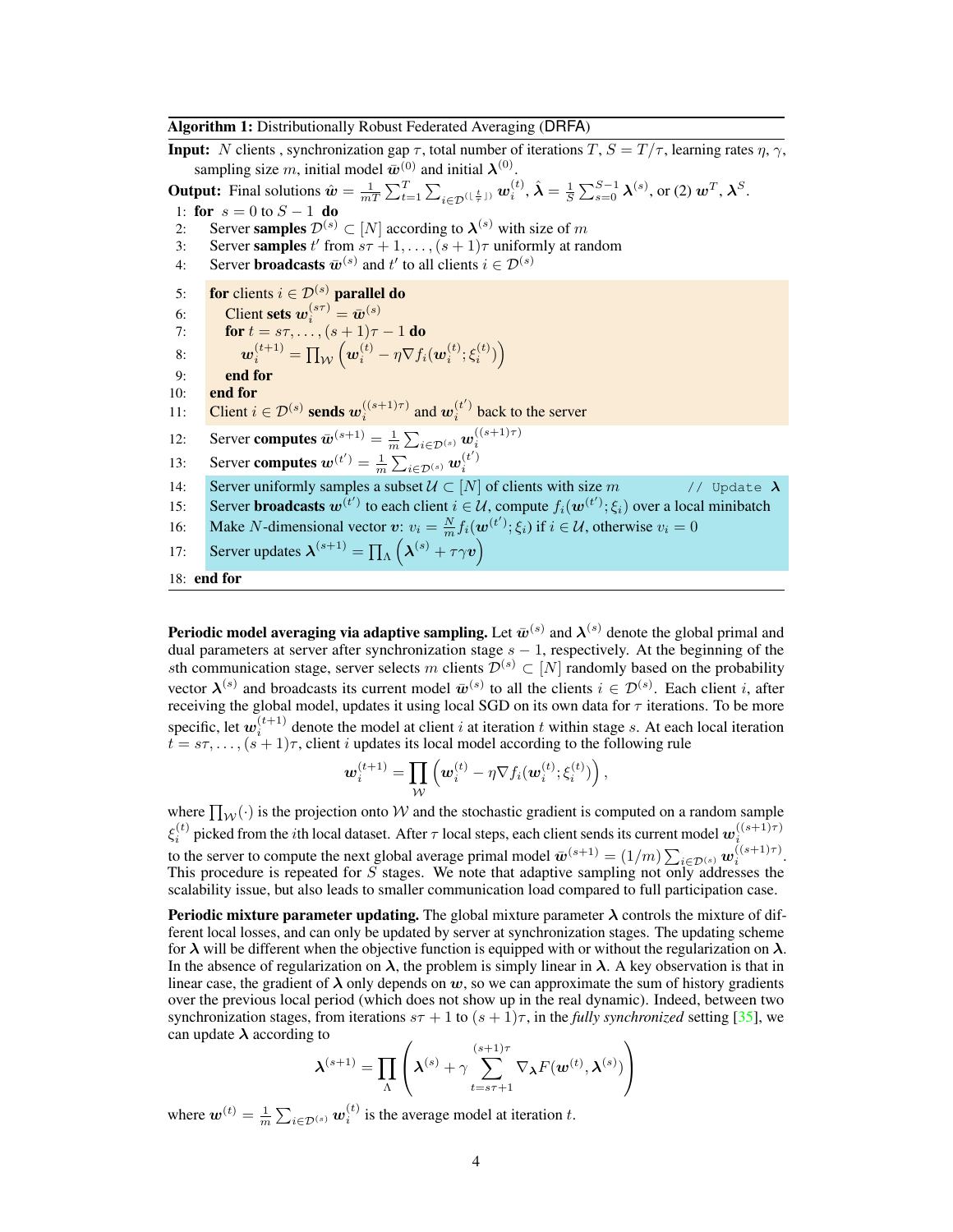To approximate this update, we propose a *random snapshotting* schema as follows. At the beginning of the sth communication stage, server samples a random iteration  $t'$  (snapshot index) from the range of  $s\tau + 1$  to  $(s + 1)\tau$  and sends it to sampled devices  $\mathcal{D}^{(s)}$  along with the global model. After the local updating stage is over, every selected device sends its local model at index  $t'$ , i.e.,  $w_i^{(t')}$ , back to the server. Then, server computes the average model  $w^{(t')} = \frac{1}{|\mathcal{D}^{(s)}|} \sum_{i \in \mathcal{D}^{(s)}} w_i^{(t')}$ , that will be used for updating the mixture parameter  $\lambda^{(s)}$  to  $\lambda^{(s+1)}$   $(\lambda^{(s+1)}$  will be used at stage  $s+1$  for sampling another subset of users  $\overline{\mathcal{D}}^{(s+1)}$ ). To simulate the update we were supposed to do in the fully synchronized setting, server broadcasts  $w^{(t')}$  to a set U of m clients, selected uniformly at random, to stochastically evaluate their local losses  $f_i(\cdot), i \in \mathcal{U}$  at  $\boldsymbol{w}^{(t')}$  using a random minibatch  $\xi_i$  of their local data. After receiving evaluated losses, server will construct the vector  $v$  as in Algorithm 1, where  $v_i = \frac{N}{m} f_i(\boldsymbol{w}^{(t')}; \xi_i), i \in \mathcal{U}$  to compute a stochastic gradient at dual parameter. We claim that this is an *unbiased estimation* by noting the following identity:

$$
\mathbb{E}_{t',\mathcal{U},\xi_i} \left[ \tau \mathbf{v} \right] = \mathbb{E}_{t'} \left[ \tau \nabla_{\boldsymbol{\lambda}} F \left( \mathbf{w}^{(t')}, \boldsymbol{\lambda}^{(s)} \right) \right] = \sum_{t=s\tau+1}^{(s+1)\tau} \nabla_{\boldsymbol{\lambda}} F \left( \mathbf{w}^{(t)}, \boldsymbol{\lambda}^{(s)} \right). \tag{3}
$$

However, the above estimation has a high variance in the order of  $O(\tau^2)$ , so a crucial question that we need to address is finding the proper choice of  $\tau$  to guarantee convergence, while minimizing the overall communication cost. We also highlight that unlike local SGD, the proposed algorithm requires two rounds of communication at each synchronization step for decoupled updating of parameters.

## 4 Convergence Analysis

In this section, we present our theoretical results on the guarantees of the DRFA algorithm for two general class of convex and nonconvex smooth loss functions. All the proofs are deferred to appendix.

Technical challenge. Before stating the main results we would like to highlight one of the main theoretical challenges in proving the convergence rate. In particular, a key step in analyzing the local descent methods with periodic averaging is to bound the deviation between local and (virtual) global at each iteration. In minimizing empirical risk (finite sum), [20] gives a tight bound on the deviation of a local model from averaged model which depends on the quantity  $\frac{1}{N}\sum_{i=1}^{N} \|\nabla f_i(\boldsymbol{x}^*)\|^2$ , where  $x^*$  is the minimizer of  $\frac{1}{N} \sum_{i=1}^{N} f_i(x)$ . However, their analysis is not generalizable to minimax setting, as the dynamic of primal-dual method will change the minimizer of  $F(\cdot, \lambda^{(s)})$  every time  $\lambda^{(s)}$  is updated, which makes the analysis more challenging compared to the average loss case. In light of this and in order to subject heterogeneity of local distributions to a more formal treatment in minimax setting, we introduce a quantity to measure dissimilarity among local gradients.

**Definition 1** (Weighted Gradient Dissimilarity). A set of local objectives  $f_i(\cdot), i = 1, 2, \ldots, N$ *exhibit*  $\Gamma$  *gradient dissimilarity defined as*  $\Gamma:=\sup_{\bm{w}\in \mathcal{W}, \bm{p}\in \Lambda, i\in [n],} \sum_{j\in [n]} p_j\|\nabla f_i(\bm{w})-\nabla f_j(\bm{w})\|^2.$ 

The above notion is a generalization of gradient dissimilarity, which is employed in the analysis of local SGD in federated setting  $[27, 8, 26, 46]$ . This quantity will be zero if and only if all local functions are identical. The obtained bounds will depend on the gradient dissimilarity as local updates only employ samples from local data with possibly different statistical realization.

We now turn to analyzing the convergence of the proposed algorithm. Before, we make the following customary assumptions:

**Assumption 1** (Smoothness/Gradient Lipschitz). *Each component function*  $f_i(\cdot), i = 1, 2, \ldots, N$ and global function  $F(\cdot,\cdot)$  are  $L$ -smooth, which implies:  $\|\nabla f_i(\bm{x}_1)-\nabla f_i(\bm{x}_2)\|\leq L\|\bm{x}_1-\bm{x}_2\|, \forall i\in$  $[N], \forall x_1, x_2 \text{ and } ||\nabla F(x_1, y_1) - \nabla F(x_2, y_2)|| \leq L ||(x_1, y_1) - (x_2, y_2)||, \forall (x_1, y_1), (x_2, y_2).$ 

**Assumption 2** (Gradient Boundedness). *The gradient w.r.t* w and  $\lambda$  are bounded, i.e.,  $\|\nabla f_i(\boldsymbol{w})\|$   $\leq$  $G_w$  and  $\|\nabla_{\boldsymbol{\lambda}}F(\boldsymbol{w},\boldsymbol{\lambda})\| \leq G_{\lambda}$ .

**Assumption 3** (Bounded Domain). *The diameters of* W *and*  $\Lambda$  *are bounded by*  $D_{\mathcal{W}}$  *and*  $D_{\Lambda}$ *.* 

Assumption 4 (Bounded Variance). Let  $\tilde{\nabla}F(w;\lambda)$  be stochastic gradient for  $\lambda$ , which is the N*dimensional vector such that the ith entry is*  $f_i(\mathbf{w}; \xi)$ *, and the rest are zero. Then we assume*  $\|\nabla f_i(\boldsymbol{w}; \boldsymbol{\xi}) - \nabla f_i(\boldsymbol{w})\| \leq \sigma_w^2, \forall i \in [N] \text{ and } \|\tilde{\nabla} F(\boldsymbol{w}; \boldsymbol{\lambda}) - \nabla F(\boldsymbol{w}; \boldsymbol{\lambda})\| \leq \sigma_{\lambda}^2.$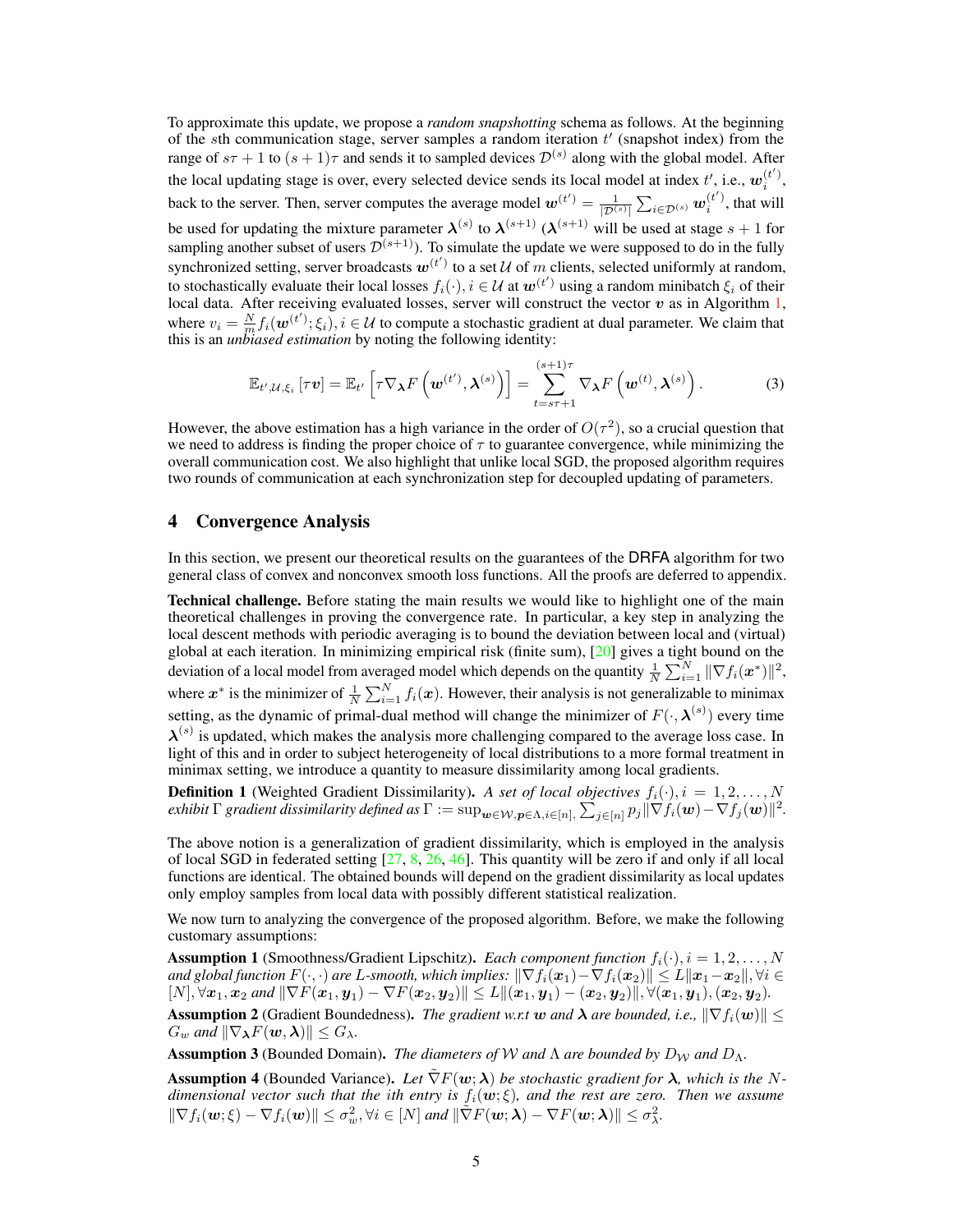#### 4.1 Convex losses

The following theorem establishes the convergence rate of primal-dual gap for convex objectives.

**Theorem 1.** Let each local function  $f_i$  be convex, and global function F be linear in  $\lambda$ . Assume the *conditions in Assumptions 1-4 hold. If we optimize (2) using Algorithm 1 with synchronization gap*  $\tau = \frac{T^{1/4}}{\sqrt{m}}$ , learning rates  $\eta = \frac{1}{4L\sqrt{m}}$  $\frac{1}{4L\sqrt{T}}$  and  $\gamma = \frac{1}{T^{5/8}}$ , for the returned solutions  $\hat{\bm{w}}$  and  $\hat{\bm{\lambda}}$  it holds that

$$
\max_{\lambda \in \Lambda} \mathbb{E}[F(\hat{\boldsymbol{w}}, \lambda)] - \min_{\boldsymbol{w} \in \mathcal{W}} \mathbb{E}[F(\boldsymbol{w}, \hat{\lambda})] \leq O\Big(\frac{D_{\mathcal{W}}^2 + G_w^2}{\sqrt{T}} + \frac{D_{\Lambda}^2}{T^{3/8}} + \frac{G_{\lambda}^2}{m^{1/2}T^{3/8}} + \frac{\sigma_{\lambda}^2}{m^{3/2}T^{3/8}} + \frac{\sigma_w^2 + \Gamma}{m\sqrt{T}}\Big).
$$

The proof of Theorem 1 is deferred to Appendix C. Since we update  $\lambda$  only at the synchronization stages, it will almost inevitably hurt the convergence. The original agnostic federated learning  $[35]$  using SGD can achieve an  $O(1/\sqrt{T})$  convergence rate, but we achieve a slightly slower rate  $O(1/T^{3/8})$ to reduce the communication complexity from  $O(T)$  to  $O(T^{3/4})$ . Indeed, we trade  $O(T^{1/8})$  convergence rate for  $O(T^{1/4})$  communication rounds. As we will show in the proof, if we choose  $\tau$  to be a constant, then we recover the same  $O(1/\sqrt{T})$  rate as [35]. Also, the dependency of the obtained rate does not demonstrate a linear speedup in the number of sampled workers  $m$ . However, increasing  $m$ will also accelerate the rate, but does not affect the dominating term. We leave tightening the obtained rate to achieve a linear speedup in terms of  $m$  as an interesting future work.

#### 4.2 Nonconvex losses

We now proceed to state the convergence in the case where local objectives  $f_i, i \in [N]$  are nonconvex, e.g., neural networks. Since  $f_i$  is no longer convex, the primal-dual gap is not a meaningful quantity to measure the convergence. Alternatively, following the standard analysis of nonconvex minimax optimization, one might consider the following functions to facilitate the analysis.

**Definition 2.** We define function  $\Phi(\cdot)$  at any primal parameter w as:

$$
\Phi(\mathbf{w}) := F(\mathbf{w}, \boldsymbol{\lambda}^*(\mathbf{w})), \quad \text{where } \boldsymbol{\lambda}^*(\mathbf{w}) := \arg \max_{\boldsymbol{\lambda} \in \Lambda} F(\mathbf{w}, \boldsymbol{\lambda}). \tag{4}
$$

However, as argued in [29], on nonconvex-concave(linear) but not strongly-concave objective, directly using  $\|\nabla\Phi(\boldsymbol{w})\|$  as convergence measure is still difficult for analysis. Hence, Moreau envelope of  $\Phi$ can be utilized to analyze the convergence as used in several recent studies [7, 29, 42].

**Definition 3** (Moreau Envelope). A function  $\Phi_p(x)$  is the p-Moreau envelope of a function  $\Phi$  if  $\Phi_p(\boldsymbol{x}) := \min_{\boldsymbol{w} \in \mathcal{W}} \Big\{ \Phi(\boldsymbol{w}) + \tfrac{1}{2p} \|\boldsymbol{w} - \boldsymbol{x}\|^2 \Big\}.$ 

We will use  $1/2L$ -Moreau envelope of  $\Phi$ , following the setting in [29, 42], and state the convergence rates in terms of  $\|\nabla \Phi_{1/2L}(\boldsymbol{w})\|$ .

**Theorem 2.** Assume each local function  $f_i$  is nonconvex, and global function F is linear in  $\lambda$ . *Also, assume the conditions in Assumptions 1-4 hold. If we optimize (2) using Algorithm 1 with synchronization gap*  $\tau = T^{1/4}$ , letting  $\mathbf{w}^t = \frac{1}{m} \sum_{\mathcal{D}^{(\lfloor \frac{t}{\tau} \rfloor)}} \mathbf{w}_i^{(t)}$  to denote the virtual average model at *tth iterate, by choosing*  $\eta = \frac{1}{4LT^{3/4}}$  *and*  $\gamma = \frac{1}{\sqrt{2}}$  $\frac{1}{\overline{T}}$ *, we have:* 

$$
\frac{1}{T}\sum_{t=1}^T \mathbb{E}\left[ \left\| \nabla \Phi_{1/2L}(\mathbf{w}^t) \right\|^2 \right] \leq O\left( \frac{D_{\Lambda}^2}{T^{1/8}} + \frac{\sigma_{\lambda}^2}{m T^{1/4}} + \frac{G_{\lambda}^2}{T^{1/4}} + \frac{G_w\sqrt{G_w^2 + \sigma_w^2}}{T^{1/8}} + \frac{D_{\mathcal{W}}(\sigma_w + \sqrt{\Gamma})}{T^{1/2}} \right).
$$

The proof of Theorem 2 is deferred to Appendix D. We obtain an  $O(1/T^{1/8})$  rate here, with  $O(1/T^{3/4})$  communication rounds. Compared to SOTA algorithms proposed in [29, 42] in nonconvex-concave setting which achieves an  $O(1/T^{1/4})$  rate in a single machine setting, our algorithm is distributed and communication efficient. Indeed, we trade  $O(1/T^{1/8})$  rate for saving  $O(1/T^{1/4})$  communications. One thing worth noticing is that in [29], it is proposed to use a smaller step size for the primal variable than dual variable, while here we choose a small step size for dual variable too. That is mainly because the approximation of dual gradients in our setting introduces a large variance which necessities to employ smaller rate to compensate for high variance. Also, the number of participated clients will not accelerate the leading term, unlike vanilla local SGD or its variants [34, 44, 18].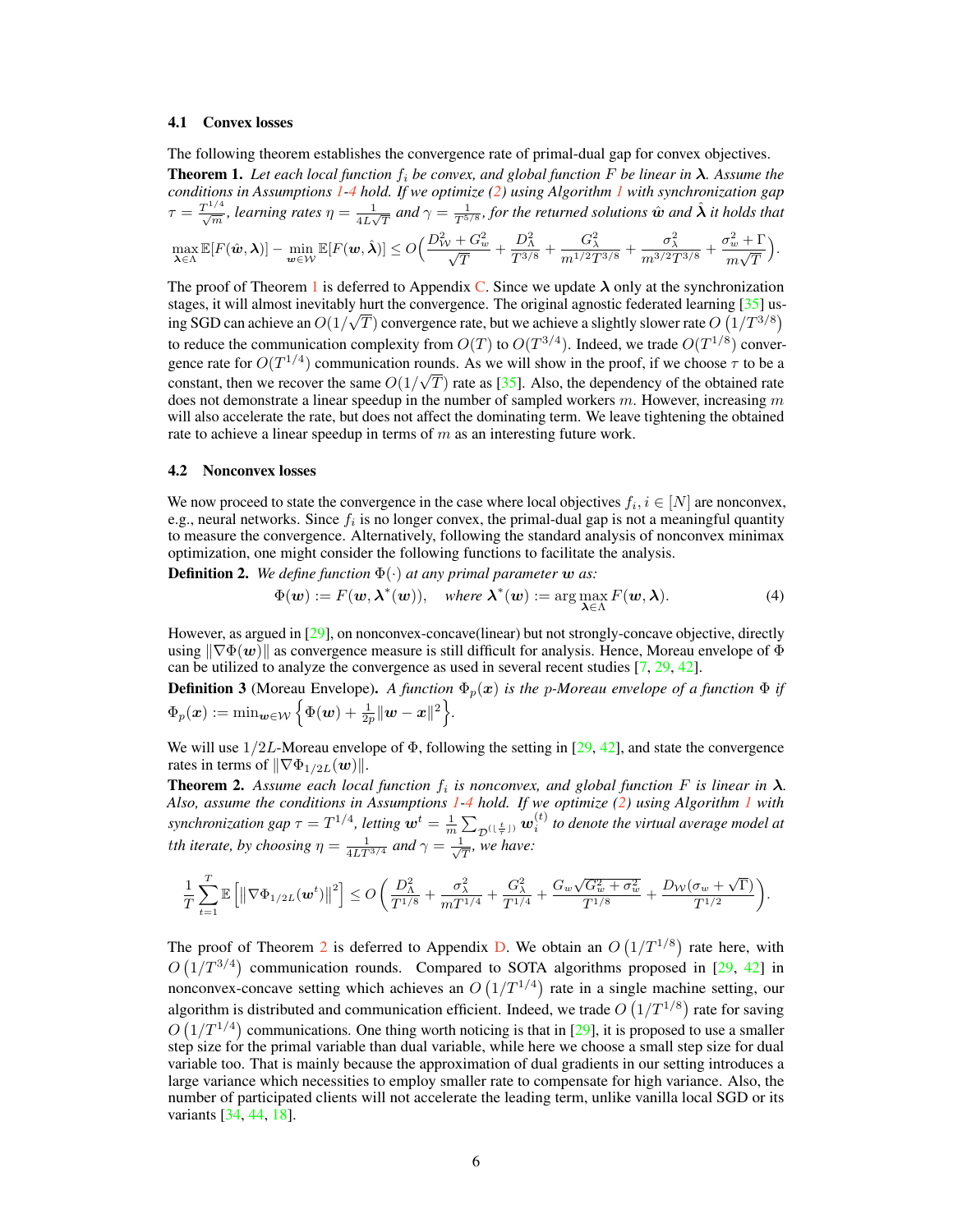Algorithm 2: Distributionally Robust Federated Averaging: Proximal Method (DRFA-Prox)

**Input:** The algorithm is identical to Algorithm 1 except the updating rule for  $\lambda$ .

- 1: Server uniformly samples a subset  $U \subset [N]$  of clients with size m // Update  $\lambda$
- 2: Server **broadcasts**  $w^{(t')}$  to each client  $i \in \mathcal{U}$
- 3: Each client  $i \in \mathcal{U}$  computes  $f_i(\boldsymbol{w}^{(t')}; \xi_i)$  over a local minibatch  $\xi_i$  and sends to server
- 4: Server computes N-dimensional vector  $v: v_i = \frac{N}{m} f_i(\boldsymbol{w}^{(t')}; \xi_i)$  if  $i \in \mathcal{U}$ , otherwise  $v_i = 0$
- 5: Server updates  $\boldsymbol{\lambda}^{(s+1)} = \arg \max_{\boldsymbol{u} \in \Lambda} \left\{ \tau g(\boldsymbol{u}) \frac{1}{2\gamma} ||\boldsymbol{\lambda}^{(s)} + \gamma \tau \boldsymbol{v} \boldsymbol{u}||^2 \right\}.$

## 5 DRFA-Prox: Optimizing Regularized Objective

As mentioned before, our algorithm can be generalized to impose a regularizer on  $\lambda$  captured by a regularization function  $g(\lambda)$  and to solve the following minimax optimization problem:

$$
\min_{\boldsymbol{w}\in\mathcal{W}}\max_{\boldsymbol{\lambda}\in\Lambda}F(\boldsymbol{w},\boldsymbol{\lambda}):=\left\{f(\boldsymbol{w},\boldsymbol{\lambda}):=\sum_{i=1}^N\lambda_if_i(\boldsymbol{w})\right\}+g(\boldsymbol{\lambda}).
$$
\n(5)

The regularizer  $g(\lambda)$  can be introduced to leverage the domain prior, or to make the  $\lambda$  update robust to adversary (e.g., the malicious node may send a very large fake gradient of  $\lambda$ ). The choices of g include KL-divergence, optimal transport [16, 36], or  $\ell_p$  distance.

In regularized setting, by examining the structure of the gradient w.r.t.  $\lambda$ , i.e.,  $\nabla_{\lambda}F(w,\lambda)$  =  $\nabla_{\lambda} f(w, \lambda) + \nabla_{\lambda} g(\lambda)$ , while  $\nabla_{\lambda} f(w, \lambda)$  is independent of  $\lambda$ , but  $\nabla_{\lambda} g(\lambda)$  has dependency on  $\lambda$ , and consequently our approximation method in Section 3 is not fully applicable here. Inspired by the proximal gradient methods  $[2, 39, 3]$ , which is widely employed in the problems where the gradient of the regularized term is hard to obtain, we adapt a similar idea, and propose a proximal variant of DRFA, called DRFA-Prox, to tackle regularized objectives. In DRFA-Prox, the only difference is the updating rule of  $\lambda$  as detailed in Algorithm 2. We still employ the gradient approximation in DRFA to estimate history gradients of  $\nabla_{\lambda} f$ , however we utilize proximity operation to update  $\lambda$ :

$$
\boldsymbol{\lambda}^{(s+1)} = \arg \max_{\boldsymbol{u} \in \Lambda} \left\{ \tau g(\boldsymbol{u}) - \frac{1}{2\gamma} \| \boldsymbol{\lambda}^{(s)} + \gamma \tau \boldsymbol{v} - \boldsymbol{u} \|^2 \right\}.
$$

As we will show in the next subsection, DRFA-Prox enjoys the same convergence rate as DRFA, both on convex and nonconvex losses.

#### 5.1 Convergence of DRFA-Prox

The following theorems establish the convergence rate of DRFA-Prox for convex and nonconvex objectives in federated setting.

**Theorem 3** (Convex loss). Let each local function  $f_i$  be convex. Assume the conditions in Assump*tions* 1-4 *hold.* If we optimize (5) using Algorithm 2 with synchronization gap  $\tau = \frac{T^{1/4}}{\sqrt{m}}$ ,  $\eta = \frac{1}{4L\sqrt{m}}$  $\frac{1}{4L\sqrt{T}},$ and  $\gamma = \frac{1}{T^{5/8}}$ , for the returned solutions  $\hat{w}$  and  $\hat{\lambda}$  it holds that:

$$
\min_{\pmb{w}\in \mathcal{W}}\max_{\pmb{\lambda}\in \Lambda}\mathbb{E}[F(\hat{\pmb{w}},\pmb{\lambda})-F(\pmb{w},\hat{\pmb{\lambda}})]\leq O\Big(\frac{D_{\mathcal{W}}^2+G_w^2}{\sqrt{T}}+\frac{D_{\Lambda}^2}{T^{3/8}}+\frac{G_{\lambda}^2}{m^{1/2}T^{3/8}}+\frac{\sigma_{\lambda}^2}{m^{3/2}T^{3/8}}+\frac{\sigma_w^2+\Gamma}{m\sqrt{T}}\Big).
$$

The proof of Theorem  $3$  is deferred to Appendix E.1. Clearly, we obtain a convergence rate of  $O(1/T^{3/8})$ , which is same as rate obtained in Theorem 1 for DRFA in non-regularized case.

**Theorem 4** (Nonconvex loss). Assume each local function  $f_i$  is nonconvex. Also, assume the *conditions in Assumptions 1-4 hold. If we optimize (5) using Algorithm 2 with synchronization gap*  $\tau = T^{1/4}$ , letting  $w^t = \frac{1}{m} \sum_{\mathcal{D}^{(\lfloor \frac{t}{\tau} \rfloor)}} w_i^{(t)}$  to denote the virtual average model at tth iterate, by *choosing*  $\eta = \frac{1}{4LT^{3/4}}$  *and*  $\gamma = \frac{1}{\sqrt{2}}$  $\frac{1}{T}$ *, we have:* 

$$
\frac{1}{T}\sum_{t=1}^T \mathbb{E}\left[\left\|\nabla \Phi_{1/2L}(\mathbf{w}^t)\right\|^2\right] \leq O\left(\frac{D_{\Lambda}^2}{T^{1/8}} + \frac{\sigma_{\lambda}^2}{mT^{1/4}} + \frac{G_{\lambda}^2}{T^{1/4}} + \frac{G_w\sqrt{G_w^2 + \sigma_w^2}}{T^{1/8}} + \frac{D_{\mathcal{W}}(\sigma_w + \sqrt{\Gamma})}{T^{1/2}}\right).
$$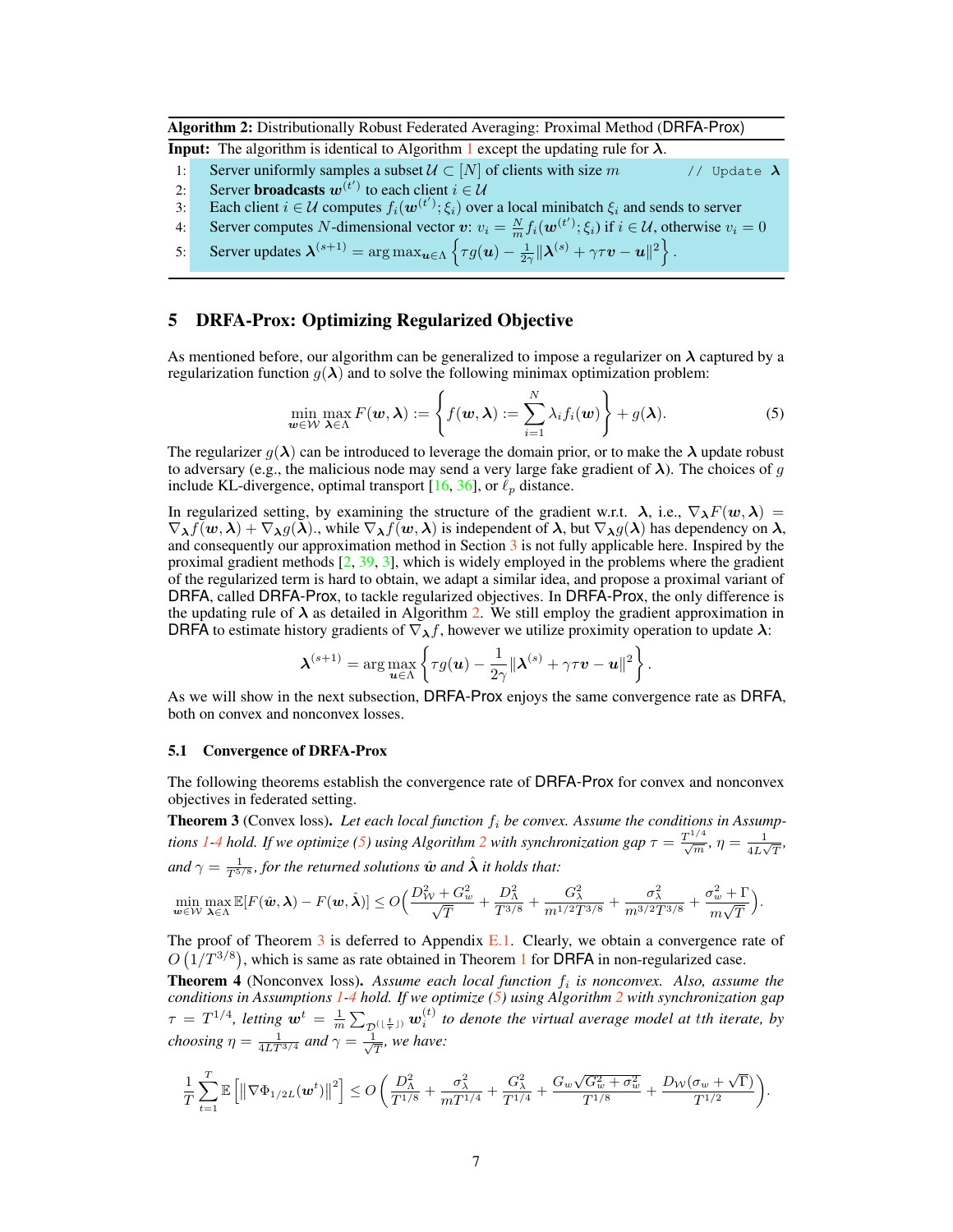The proof of Theorem 4 is deferred to Appendix  $E.2$ . Note that, we recover the same convergence rate as DRFA on nonconvex losses (Theorem 5). However, we should remark that solving the proximal problem will take extra computation time, which is not reflected in the convergence rate.

#### 5.2 An alternative algorithm for regularized objective

Here we present an alternative method similar to vanilla AFL [35] to optimize regularized objective (5), where we choose to do the full batch gradient ascent for  $\lambda$  every  $\tau$  iterations according to  $\boldsymbol{\lambda}^{(s+1)} = \prod_{\Lambda} \left(\boldsymbol{\lambda}^{(s)} + \gamma \nabla_{\lambda} F\left(\bar{\boldsymbol{w}}^{(s)}, {\boldsymbol{\lambda}}^{(s)}\right)\right)$ . We establish convergence rates in terms of  $\Phi(\boldsymbol{w})$  as in Definition 2, under assumption that  $F(\cdot, \lambda)$  is strongly-convex or satisfies PL-condition [17] in w, and strongly-concave in  $\lambda$ . Due to lack of space, we present a summary of the rates and defer the exact statements to Appendix  $\bf{B}$  and the proofs to Appendices  $\bf{F}$  and  $\bf{G}$ .

**Strongly-convex-strongly-concave case.** In this setting, we obtain an  $\tilde{O}(\tau/T)$  rate. If we choose  $\tau = 1$ , which is fully synchronized SGDA, then we recover the same rate  $\tilde{O}(1/T)$  as in [35]. If we choose  $\tau$  to be  $O(\sqrt{T/m})$ , we recover the rate  $\tilde{O}(1/m)$  $\sqrt{mT}$ , which achieves a linear speedup in the number of sampled workers (see Theorem 5 in Appendix B).

Nonconvex (PL condition)-strongly-concave case. We also provide the convergence analysis when F is nonconvex but satisfying the PL condition [17] in w, and strongly concave in  $\lambda$ . In this setting, we also obtain an  $\tilde{O}(\tau/T)$  convergence rate which is slightly worse than that of strongly-convexstrongly-concave case. The best known result of non-distributionally robust version of FedAvg on PL condition is  $O(1/T)$  [12], with  $O(T^{1/3})$  communication rounds. It turns out that we trade some convergence rates to guarantee worst-case performance (see Theorem 6 in Appendix B).

## 6 Experiments

In this section, we empirically verify DRFA and compare its performance to other baselines. More experimental results are discussed in the Appendix A. We implement our algorithm based on Distributed API of PyTorch  $[41]$  using MPI as our main communication interface, and on an Intel Xeon E5-2695 CPU with 28 cores. We use three datasets, namely, Fashion MNIST [48], Adult [1], and Shakespeare [4] datasets. The code repository used for these experiments can be found at: <https://github.com/MLOPTPSU/TorchFed/>

Synchronization gap. To show the effects of synchronization gap on DRFA algorithm, we run the first experiment on the Fashion MNIST dataset with logistic regression as the model. We run the experiment with 10 devices and a server, where each device has access to only one class of data, making it distributionally heterogeneous. We use different synchronization gaps of  $\tau \in \{5, 10, 15\}$ , and set  $\eta = 0.1$  and  $\gamma = 8 \times 10^{-3}$ . The results are depicted in Figure 1, where out of all the test accuracies on each single local distribution, we report the worst one as the worst distribution accuracy. Based on our optimization scheme, we aim at optimizing the worst distribution accuracy (or loss), thus the measure depicted in Figure  $1$  is in accordance with our goal in the optimization. It can be inferred that the smaller the synchronization gap is, the fewer number of iterations required to achieve 50% accuracy in the worst distribution (Figure  $1(a)$ ). However, the larger synchronization gap needs fewer number of communication and shorter amount of time to achieve 50% accuracy in the worst distribution (Figure  $1(b)$  and  $1(c)$ ).

**Comparison with baselines.** From the algorithmic point of view, the AFL algorithm  $\left[35\right]$  is a special case of our DRFA algorithm, by setting the synchronization gap  $\tau = 1$ . Hence, the first experiment suggests that we can increase the synchronization gap and achieve the same level of worst accuracy among distributions with fewer number of communications. In addition to AFL, q-FedAvg proposed by Li et al. [25] aims at balancing the performance among different clients, and hence, improving the worst distribution accuracy. In this part, we compare DRFA with AFL, q-FedAVG, and FedAvg.

To compare them, we run our algorithm, as well as AFL, q-FedAvg and FedAvg on Fashion MNIST dataset with logistic regression model on 10 devices, each of which has access to one class of data. We set  $\eta = 0.1$  for all algorithms,  $\gamma = 8 \times 10^{-3}$  for DRFA and AFL, and  $q = 0.2$  for q-FedAvg. The batch size is 50 and synchronization gap is  $\tau = 10$ . Figure 2(b) shows that AFL can reach to the 50% worst distribution accuracy with fewer number of local iterations, because it updates the primal and dual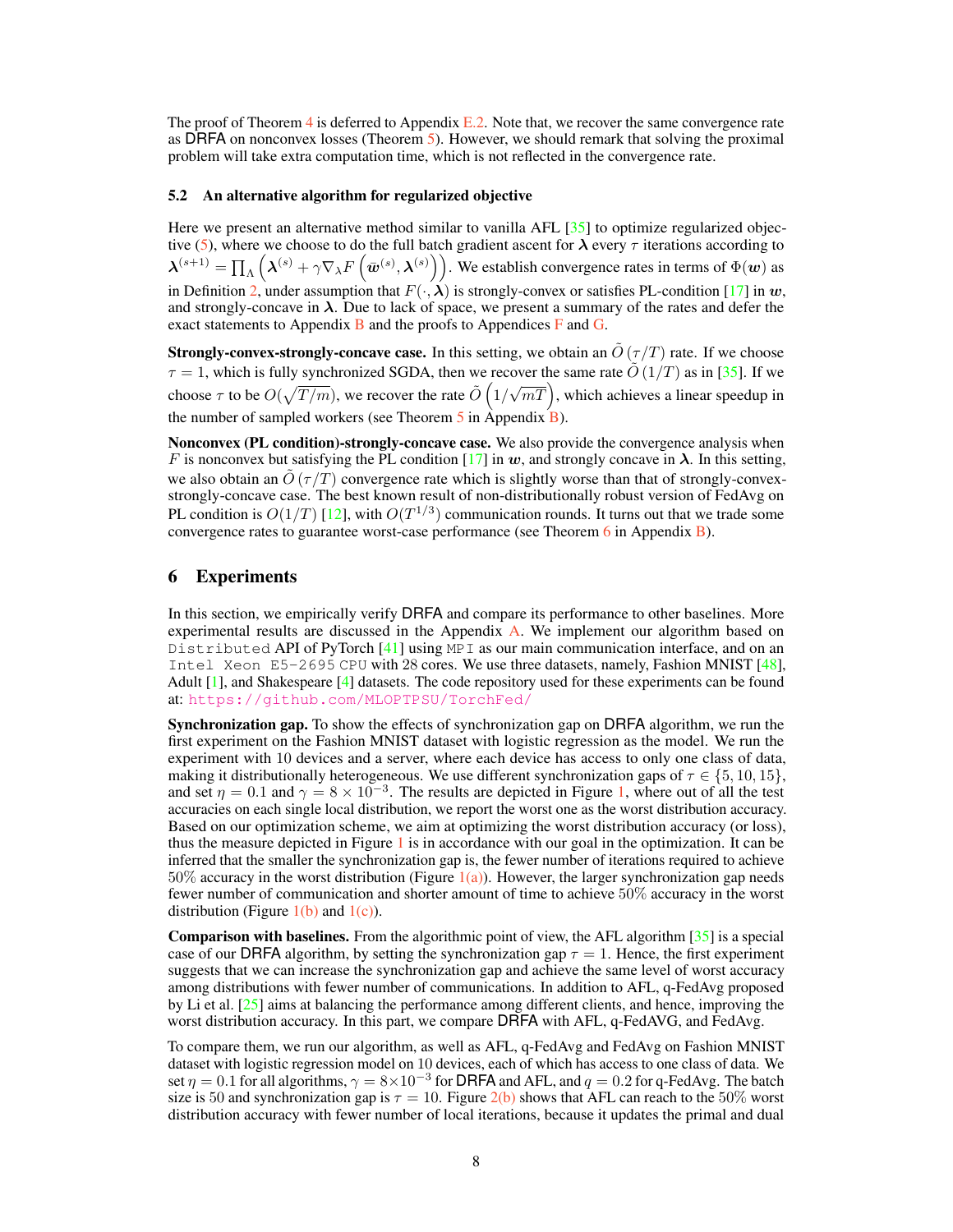

Figure 1: Comparing the effects of synchronization gap on the DRFA algorithm on the Fashion MNIST dataset with a logistic regression model. The figures are showing the worst distribution accuracy during the training.



Figure 2: Comparing DRFA algorithm with AFL [35], q-FedAvg [25], and FedAvg on Fashion MNIST dataset with logistic regression. DRFA can achieve the same level of worst distribution accuracy, with fewer number of communication rounds, and hence, lower runtime. It also efficiently decreases the variance among the performance of different nodes with fewer communication rounds.

variables at every iteration. However, Figure  $2(a)$  shows that DRFA outperforms AFL, q-FedAvg and FedAvg in terms of number of communications, and subsequently, wall-clock time required to achieve the same level of worst distribution accuracy (due to much lower number of communication needed).

Note that, q-FedAvg has is very close to AFL in terms of communication rounds, but it is far behind it in terms of local computations. Also, note that FedAvg has the same computation complexity as DRFA and q-FedAvg at each round but cannot reach the 50% accuracy even after 300 rounds of communication. Similar to q-FedAvg, to show how different devices are performing, Figure  $2(c)$  depicts the standard deviation among the accuracy of different clients, which shows the level of fairness of the learned model among different clients. It can be inferred that DRFA can achieve the same level as AFL and q-FedAvg with fewer number of communication rounds, making it more efficient. To compare the average performance of these algorithms, Figure 3 shows the global training accuracy of them over 100 rounds of communication on Fashion MNIST with logistic regression, where DRFA performs as good as FedAvg in this regard. AFL needs more communication rounds to reach to the same level.



Figure 3: Averag global accuracy for each algorithm for 100 rounds of communication. It shows that DRFA keeps the same level of global accuracy as FedAvg, while it boosts its worst performing distribution accuracy.

## 7 Conclusion

In this paper we propose a communication efficient scheme for distributionally robust federated model training. In addition, we give the first analysis of local SGD in distributed minimax optimization, under general smooth convex-linear, and nonconvex linear, strongly-convex-strongly-concave and nonconvex (PL-condition)-strongly concave settings. The experiments demonstrate the convergence of our method, and the distributional robustness of the learned model. The future work would be improving obtained convergence rates due to gap we observed compared to centralized case. Another interesting question worth exploring will be investigating variance reduction schemes to achieve faster rates, in particular for updating mixing parameter.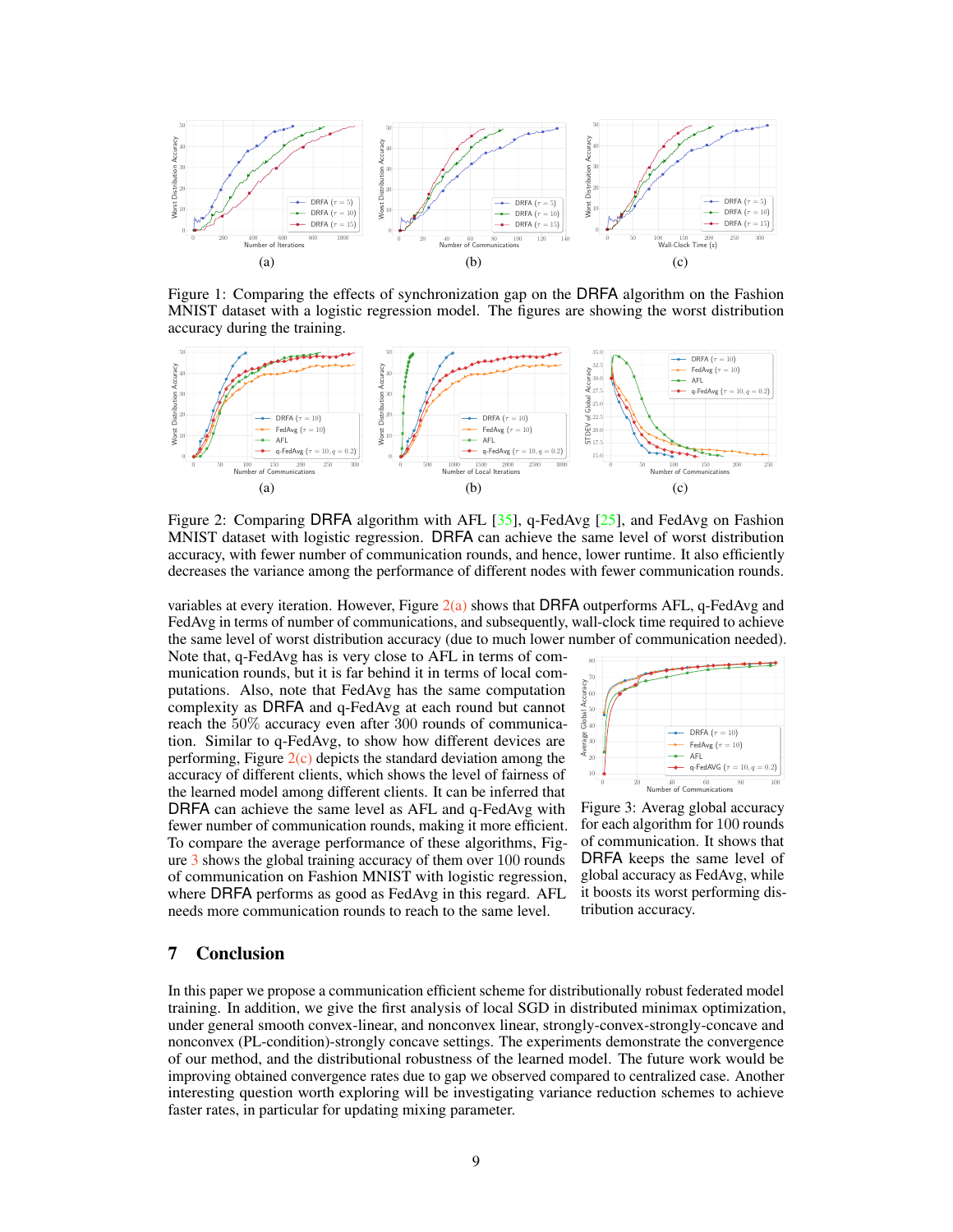#### Broader Impact

This work advocates a distributionally robust algorithm for federated learning. The algorithmic solution is designed to preserve the privacy of users, while training a high quality model. The proposed algorithm tries to minimize the maximum loss among worst case distribution over clients' data. Hence, we can ensure that even if the data distribution among users is highly heterogeneous, the trained model is reasonably good for everyone, and not benefiting only a group of clients. This will ensure the fairness in training a global model with respect to every user, and it is vitally important for critical decision making systems such as healthcare. In such a scenario, the model learned by simple algorithms such as FedAvg would have an inconsistent performance over different distributions, which is not acceptable. However, the resulting model from our algorithm will have robust performance over different distributions it has been trained on.

## Acknowledgements

This work has been done using the Extreme Science and Engineering Discovery Environment (XSEDE) resources, which is supported by National Science Foundation under grant number ASC200045. We are also grateful for the GPU donated by NVIDIA that was used in this research.

## References

- [1] Adult dataset. URL <https://archive.ics.uci.edu/ml/datasets/Adult>. 8
- [2] Amir Beck. *First-order methods in optimization*. SIAM, 2017. 7
- [3] Amir Beck and Marc Teboulle. A fast iterative shrinkage-thresholding algorithm for linear inverse problems. *SIAM journal on imaging sciences*, 2(1):183–202, 2009. 7
- [4] Sebastian Caldas, Peter Wu, Tian Li, Jakub Konečnỳ, H Brendan McMahan, Virginia Smith, and Ameet Talwalkar. Leaf: A benchmark for federated settings. *arXiv preprint arXiv:1812.01097*, 2018. 8
- [5] Kyunghyun Cho, Bart Van Merriënboer, Caglar Gulcehre, Dzmitry Bahdanau, Fethi Bougares, Holger Schwenk, and Yoshua Bengio. Learning phrase representations using rnn encoderdecoder for statistical machine translation. *arXiv preprint arXiv:1406.1078*, 2014. 15
- [6] Constantinos Daskalakis, Andrew Ilyas, Vasilis Syrgkanis, and Haoyang Zeng. Training gans with optimism. *arXiv preprint arXiv:1711.00141*, 2017. 3
- [7] Damek Davis and Dmitriy Drusvyatskiy. Stochastic model-based minimization of weakly convex functions. *SIAM Journal on Optimization*, 29(1):207–239, 2019. 6, 27
- [8] Yuyang Deng, Mohammad Mahdi Kamani, and Mehrdad Mahdavi. Adaptive personalized federated learning. *arXiv preprint arXiv:2003.13461*, 2020. 2, 5
- [9] Yanbo Fan, Siwei Lyu, Yiming Ying, and Baogang Hu. Learning with average top-k loss. In *Advances in neural information processing systems*, pages 497–505, 2017. 3
- [10] Saeed Ghadimi, Guanghui Lan, and Hongchao Zhang. Mini-batch stochastic approximation methods for nonconvex stochastic composite optimization. *Mathematical Programming*, 155 (1-2):267–305, 2016. 42
- [11] Ian Goodfellow, Jean Pouget-Abadie, Mehdi Mirza, Bing Xu, David Warde-Farley, Sherjil Ozair, Aaron Courville, and Yoshua Bengio. Generative adversarial nets. In *Advances in neural information processing systems*, pages 2672–2680, 2014. 3
- [12] Farzin Haddadpour and Mehrdad Mahdavi. On the convergence of local descent methods in federated learning. *arXiv preprint arXiv:1910.14425*, 2019. 1, 2, 3, 8, 17
- [13] Farzin Haddadpour, Mohammad Mahdi Kamani, Mehrdad Mahdavi, and Viveck Cadambe. Local sgd with periodic averaging: Tighter analysis and adaptive synchronization. In *Advances in Neural Information Processing Systems*, pages 11080–11092, 2019. 1, 3
- [14] Farzin Haddadpour, Mohammad Mahdi Kamani, Mehrdad Mahdavi, and Viveck Cadambe. Trading redundancy for communication: Speeding up distributed sgd for non-convex optimization. In *International Conference on Machine Learning*, pages 2545–2554, 2019. 1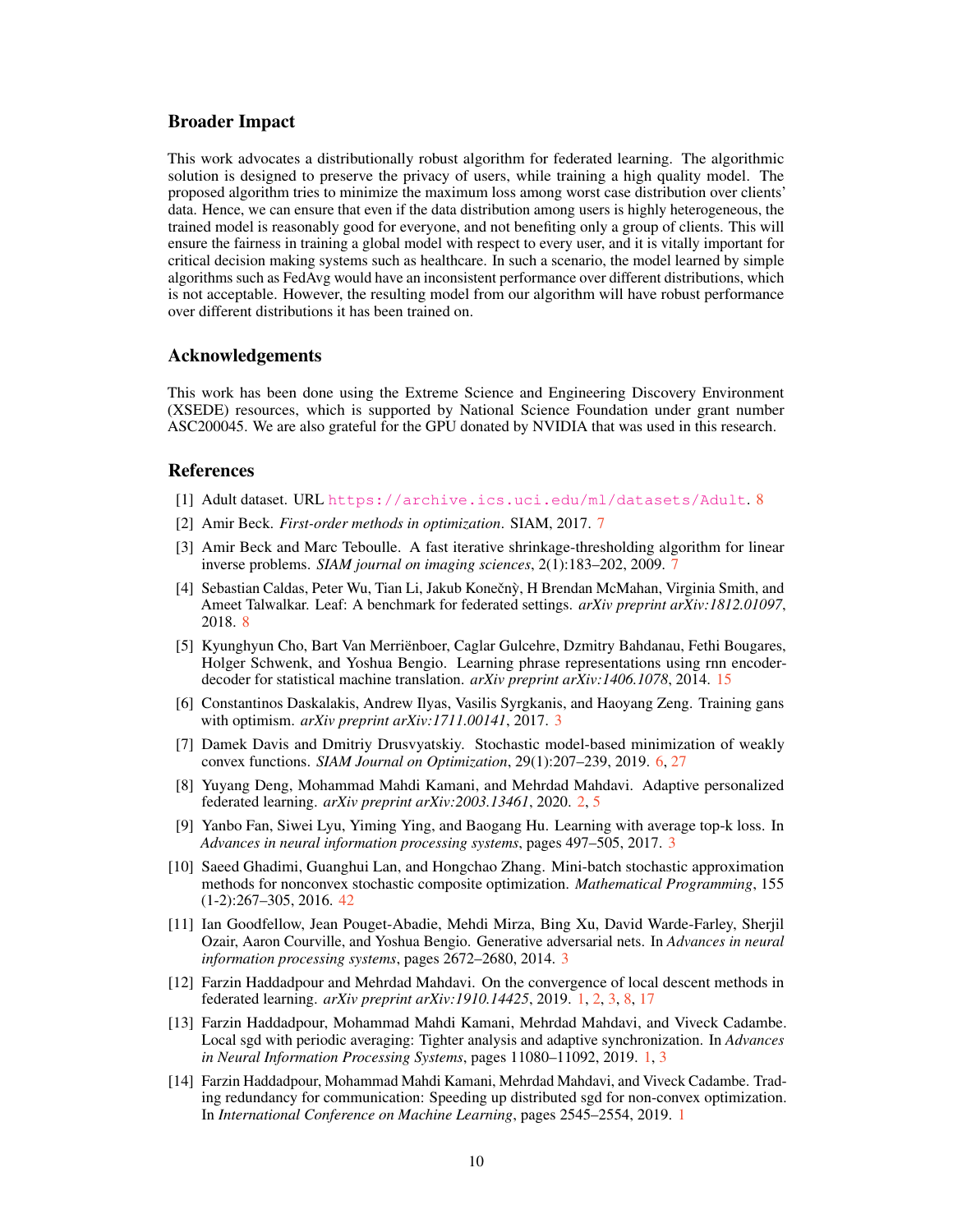- [15] Farzin Haddadpour, Mohammad Mahdi Kamani, Aryan Mokhtari, and Mehrdad Mahdavi. Federated learning with compression: Unified analysis and sharp guarantees. *arXiv preprint arXiv:2007.01154*, 2020. 1
- [16] Leonid V Kantorovich. On the translocation of masses. *Journal of Mathematical Sciences*, 133 (4):1381–1382, 2006. 7
- [17] Hamed Karimi, Julie Nutini, and Mark Schmidt. Linear convergence of gradient and proximalgradient methods under the polyak-łojasiewicz condition. In *Joint European Conference on Machine Learning and Knowledge Discovery in Databases*, pages 795–811. Springer, 2016. 8, 17
- [18] Sai Praneeth Karimireddy, Satyen Kale, Mehryar Mohri, Sashank J Reddi, Sebastian U Stich, and Ananda Theertha Suresh. Scaffold: Stochastic controlled averaging for on-device federated learning. *arXiv preprint arXiv:1910.06378*, 2019. 2, 6
- [19] A Khaled, K Mishchenko, and P Richtárik. Tighter theory for local sgd on identical and heterogeneous data. In *The 23rd International Conference on Artificial Intelligence and Statistics (AISTATS 2020)*, 2020. 3
- [20] Ahmed Khaled, Konstantin Mishchenko, and Peter Richtárik. Better communication complexity for local sgd. *arXiv preprint arXiv:1909.04746*, 2019. 1, 5
- [21] Jakub Konečnỳ, H Brendan McMahan, Felix X Yu, Peter Richtárik, Ananda Theertha Suresh, and Dave Bacon. Federated learning: Strategies for improving communication efficiency. *arXiv preprint arXiv:1610.05492*, 2016. 1
- [22] GM Korpelevich. The extragradient method for finding saddle points and other problems. *Matecon*, 12:747–756, 1976. 3
- [23] Tian Li, Anit Kumar Sahu, Manzil Zaheer, Maziar Sanjabi, Ameet Talwalkar, and Virginia Smith. Federated optimization in heterogeneous networks. *arXiv preprint arXiv:1812.06127*, 2018. 2
- [24] Tian Li, Anit Kumar Sahu, Manzil Zaheer, Maziar Sanjabi, Ameet Talwalkar, and Virginia Smithy. Feddane: A federated newton-type method. In *2019 53rd Asilomar Conference on Signals, Systems, and Computers*, pages 1227–1231. IEEE, 2019. 2
- [25] Tian Li, Maziar Sanjabi, Ahmad Beirami, and Virginia Smith. Fair resource allocation in federated learning. In *International Conference on Learning Representations*, 2019. 8, 9, 14
- [26] Xiang Li, Kaixuan Huang, Wenhao Yang, Shusen Wang, and Zhihua Zhang. On the convergence of fedavg on non-iid data. *arXiv preprint arXiv:1907.02189*, 2019. 1, 3, 5
- [27] Xiang Li, Wenhao Yang, Shusen Wang, and Zhihua Zhang. Communication efficient decentralized training with multiple local updates. *arXiv preprint arXiv:1910.09126*, 2019. 5
- [28] Tengyuan Liang and James Stokes. Interaction matters: A note on non-asymptotic local convergence of generative adversarial networks. *arXiv preprint arXiv:1802.06132*, 2018. 3
- [29] Tianyi Lin, Chi Jin, and Michael I Jordan. On gradient descent ascent for nonconvex-concave minimax problems. *arXiv preprint arXiv:1906.00331*, 2019. 3, 6, 25, 36
- [30] Tianyi Lin, Chi Jin, Michael Jordan, et al. Near-optimal algorithms for minimax optimization. *arXiv preprint arXiv:2002.02417*, 2020. 3, 36
- [31] Mingrui Liu, Youssef Mroueh, Wei Zhang, Xiaodong Cui, Tianbao Yang, and Payel Das. Decentralized parallel algorithm for training generative adversarial nets. *arXiv preprint arXiv:1910.12999*, 2019. 3
- [32] Yishay Mansour, Mehryar Mohri, Jae Ro, and Ananda Theertha Suresh. Three approaches for personalization with applications to federated learning. *arXiv preprint arXiv:2002.10619*, 2020. 2
- [33] David Mateos-Núnez and Jorge Cortés. Distributed subgradient methods for saddle-point problems. In *2015 54th IEEE Conference on Decision and Control (CDC)*, pages 5462–5467. IEEE, 2015. 3
- [34] Brendan McMahan, Eider Moore, Daniel Ramage, Seth Hampson, and Blaise Aguera y Arcas. Communication-efficient learning of deep networks from decentralized data. In *Artificial Intelligence and Statistics*, pages 1273–1282, 2017. 1, 3, 6, 14